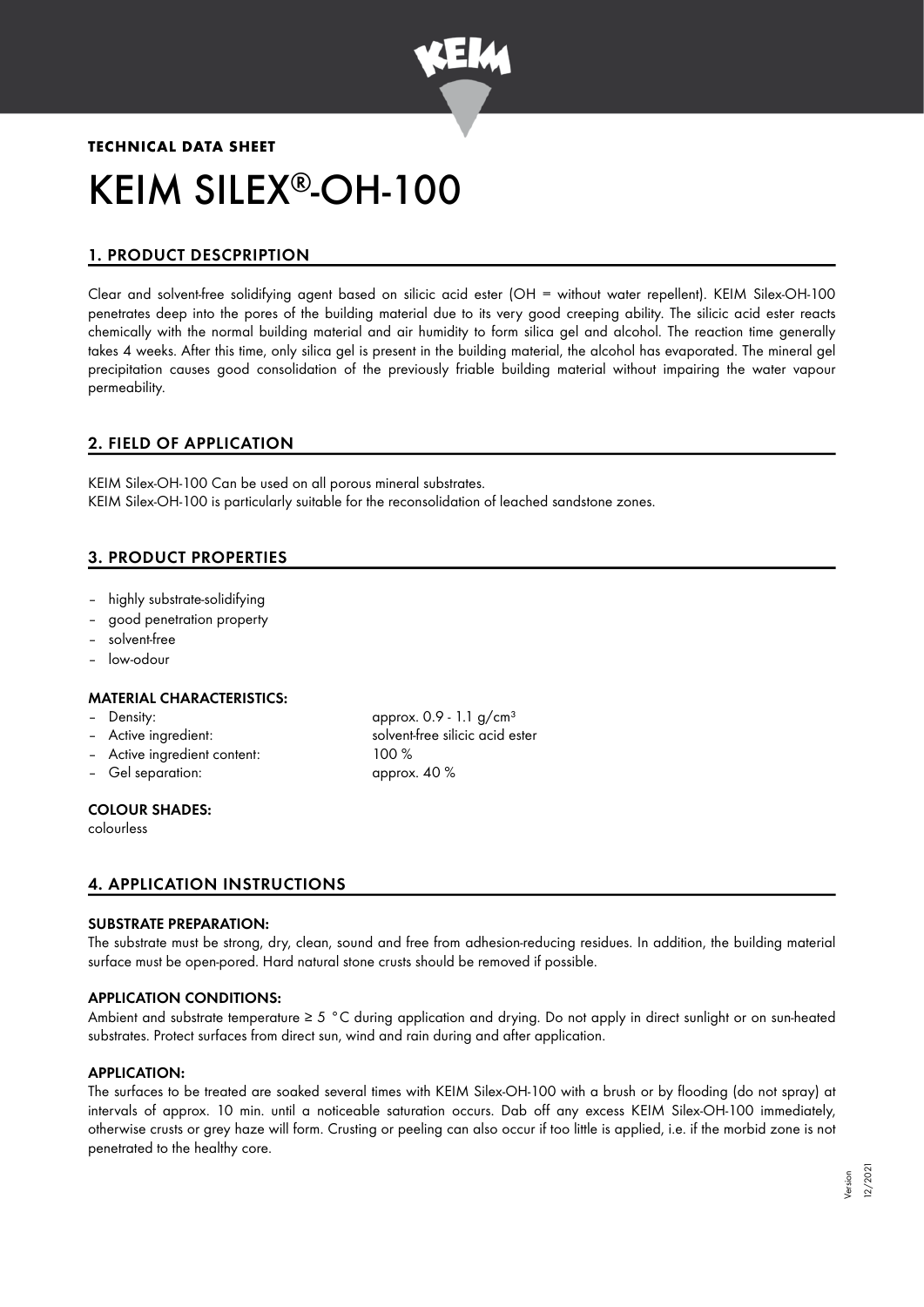#### FINISHING:

Due to the relatively long reaction time of KEIM Silex-OH-100, certain

waiting times must be observed for subsequent reworkings, because the treated surface only becomes well water-wettable again after the reaction has ended.

Minimum waiting time 10 days for:

- Hydrophobing with KEIM Lotexan-N and KEIM Silangrund
- Glaze coats with KEIM Restauro-Lasur
- Covering coats with KEIM Granital
- Minimum waiting time 3 weeks for:
- KEIMRestauro Stone Complements
- Covering and glazing coats with KEIM Purkristalat, KEIM decorative paints and KEIM Künstlerfarben (Artists' Paints)
- Mineral plasters

#### DRYING TIME:

At higher relative humidity, layer thicknesses and/or lower temperatures, drying is delayed accordingly.

#### CONSUMPTION:

approx. 0,5-5 l/m² These material consumption values are guide values for smooth substrates. Exact consumption values must be determined by means of test areas.

#### CLEANING OF TOOLS:

Clean immediately with water.

# 5. PACKAGING

| <b>Container content</b> | Unit of measure | Quantity on pallet | Type of container |
|--------------------------|-----------------|--------------------|-------------------|
|                          |                 | 80                 | metal canister    |

#### 6. STORAGE

| max. storage time | <b>Storage conditions</b>                            |  |
|-------------------|------------------------------------------------------|--|
| 12 months         | cool<br>frost-free<br>keep container tightly sealed. |  |

#### STORAGE INFORMATION:

The ingress of moisture must be avoided at all costs, otherwise gel formation will occur.

# 7. DISPOSAL

For disposal information refer to section 13 of the safety data sheet.

# EC WASTE CODE:

Waste code: 07 01 99

# 8. SAFETY INSTRUCTIONS

Please, refer to the Material Safety Data Sheet.